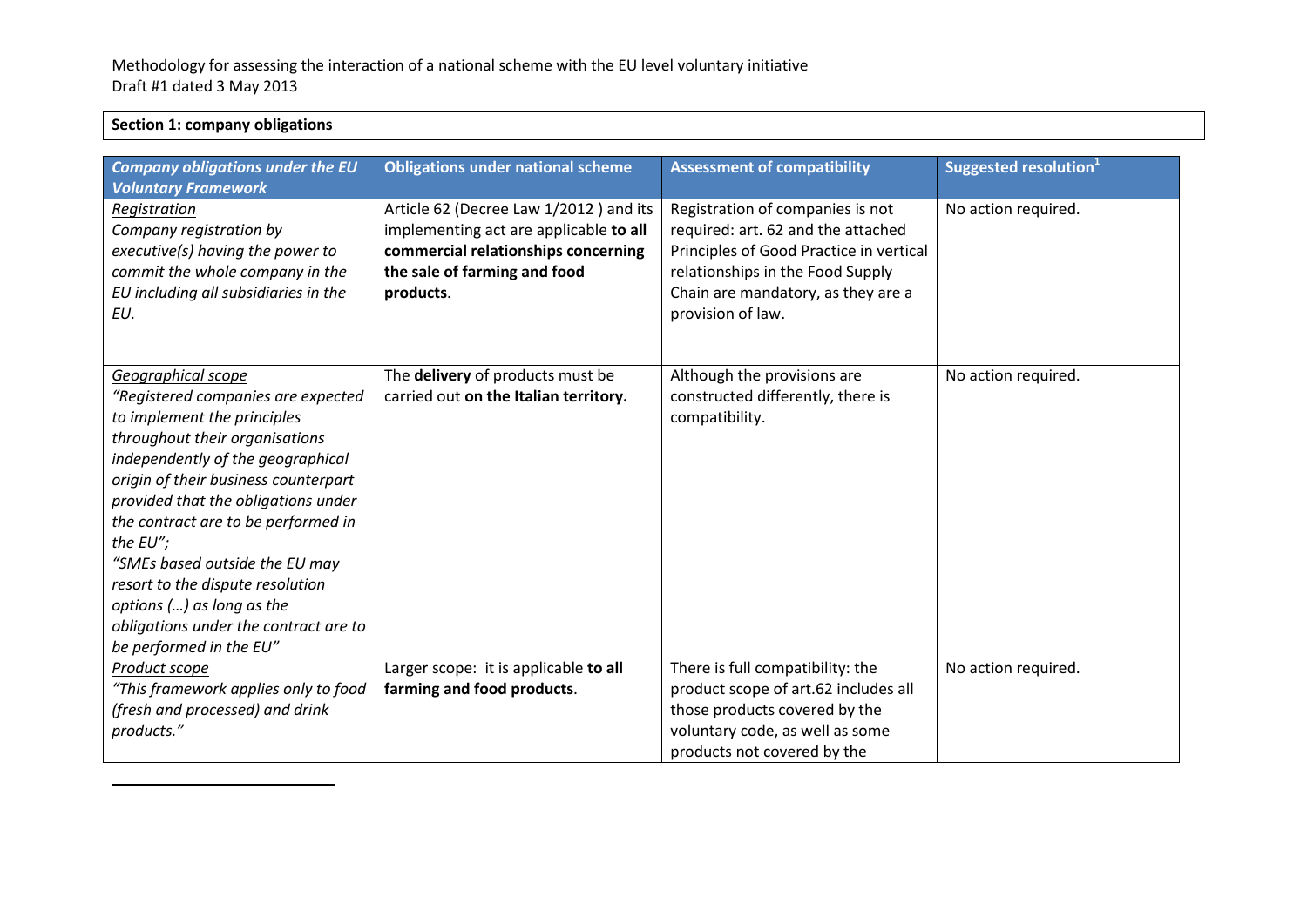|                                       |                                           | voluntary code.                         |                     |
|---------------------------------------|-------------------------------------------|-----------------------------------------|---------------------|
| Self-assessment                       | Art. 62, paragraph 2, has led             | There is compatibility.                 | No action required. |
| "Before registering companies must    | companies to a comprehensive review       | Companies had to change all their       |                     |
| carry out a self-assessment by        | of all business and contractual           | contracts with suppliers and update     |                     |
| reviewing their internal procedures   | practices.                                | the trading practices. This activity    |                     |
| to ensure compliance with the         |                                           | resulted in an intense internal         |                     |
| principles" including training,       |                                           | training to deal with all the different |                     |
| dispute resolution options,           |                                           | aspects of trade relations, including   |                     |
| communication, internal contact       |                                           | the management of disputes with         |                     |
| person                                |                                           | suppliers.                              |                     |
| Designated contact point              | In order to implement art. 62,            | There is compatibility.                 | No action required. |
| "Each registered company will also    | companies had to designate a contact      |                                         |                     |
| designate a contact person for any    | person able to manage the                 |                                         |                     |
| follow-up actions such as             | relationship with suppliers to tackle all |                                         |                     |
| monitoring."                          | the different business issues, on the     |                                         |                     |
|                                       | basis of the new rules.                   |                                         |                     |
| Compliance officer                    | In art. 62 the dispute resolution is      | There is compatibility.                 | No action required. |
| "Participating companies will be      | dealt by the Court of Justice for the     | In Italy, dispute resolution is a       |                     |
| required to prepare for the dispute   | compensation of damages and by the        | prerogative of the Court of Justice.    |                     |
| resolution procedureand to            | Antitrust Authority to monitor the        | However,<br>companies<br>have           |                     |
| designate a contact point at the      | compliance of companies with the law      | designated<br>persons to<br>manage      |                     |
| moment of registration.               | and to impose fines, when there is a      | relationships with supplier, before     |                     |
|                                       | breach to the law.                        | the dispute is brought to the Court     |                     |
| The designated contact point must     |                                           | of Justice.                             |                     |
| be independent from the               |                                           |                                         |                     |
| commercial negotiation and is         |                                           |                                         |                     |
| responsible for issues related to the |                                           |                                         |                     |
| resolution of disputes.               |                                           |                                         |                     |
| <b>Training</b>                       | Training is not expressly required by     | There is compatibility.                 | No action required. |
| "Participating companies will be      | art.62, but it is necessary to            | Companies had carried out an            |                     |
| required to set-up and/or adapt       | implement the law.                        | intense internal training to deal with  |                     |
| training to ensure compliance with    |                                           | all the different aspects of trade      |                     |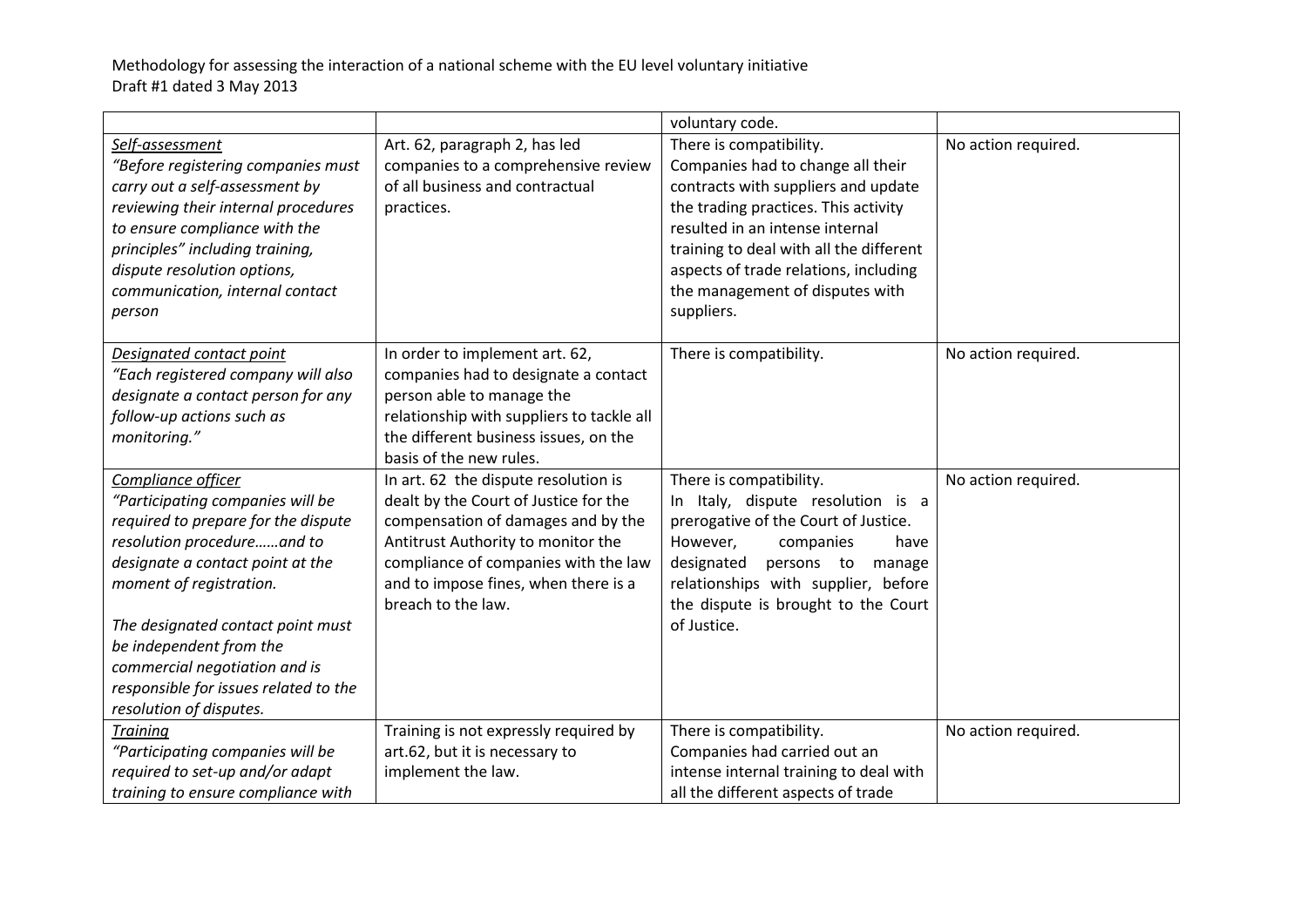| the principles of good practice."                                                                                                                                                                                                                                                                                                                                                                                                                                                                                                                                                                                                                                                                                                                                 |                                                                                                                                                                                                                                                                                                                                                                                                                                                                                                                                                                                                                                                                                                                                                                                                                                                                         | relations, including the management<br>of disputes with suppliers.                                                      |                     |
|-------------------------------------------------------------------------------------------------------------------------------------------------------------------------------------------------------------------------------------------------------------------------------------------------------------------------------------------------------------------------------------------------------------------------------------------------------------------------------------------------------------------------------------------------------------------------------------------------------------------------------------------------------------------------------------------------------------------------------------------------------------------|-------------------------------------------------------------------------------------------------------------------------------------------------------------------------------------------------------------------------------------------------------------------------------------------------------------------------------------------------------------------------------------------------------------------------------------------------------------------------------------------------------------------------------------------------------------------------------------------------------------------------------------------------------------------------------------------------------------------------------------------------------------------------------------------------------------------------------------------------------------------------|-------------------------------------------------------------------------------------------------------------------------|---------------------|
| Information to suppliers<br>"Registered companies are required<br>to inform business partners of their<br>participation in the framework.<br>Companies are free to choose the<br>means by which this is done".                                                                                                                                                                                                                                                                                                                                                                                                                                                                                                                                                    | Information is not required, since art.<br>62 is a law.                                                                                                                                                                                                                                                                                                                                                                                                                                                                                                                                                                                                                                                                                                                                                                                                                 | There is compatibility.<br>As art. 62 and the Principles are law,<br>are they must be known by all<br>business parties. | No action required. |
| Dispute settlement<br>The voluntary agreement envisages<br>four modes of dispute settlement:<br><b>Commercial track</b><br>Contract options<br>$\bullet$<br>Internal dispute resolution<br>$\bullet$<br><b>Mediation</b><br>$\bullet$<br>Arbitration<br>$\bullet$<br>"Jurisdictional" methods.<br>The complainant may choose the<br>method. However<br>There is a presumption that<br>complainants "are expected to<br>resort first to the options that<br>are less adversarial and costly".<br><b>Mediation and arbitration</b><br>$\bullet$<br>require the consent of both<br>parties.<br>Disputes should be settled within 4<br>months "with the exception of<br>disputes solved through mediation,<br>arbitration and traditional<br>jurisdictional methods". | The dispute settlement is set by law.<br>According to art.62, the Italian<br>Antitrust Authority, supported<br>by<br>"Guardia di Finanza" (Tax Police), is in<br>of<br>monitoring<br>charge<br>the<br>implementation of the<br>law<br>and<br>imposing sanctions in case of breach.<br>These penalties are non-negotiable by<br>the parties and are to be paid directly<br>to the Treasury and the parties do not<br>have the possibility.<br>However, companies have designated<br>persons to manage relationships with<br>supplier, before the dispute is brought<br>before the Court of Justice.<br>The recent Law decree 132/2014<br>procedure<br>envisages<br>new<br>a<br>("convenzione di negoziazione assistita<br>dagli avvocati") to find a voluntary<br>procedure<br>settlement.<br><b>This</b><br>is<br>mandatory for payment up to a<br>maximum of 50.000 €. | There is compatibility.                                                                                                 | No action required. |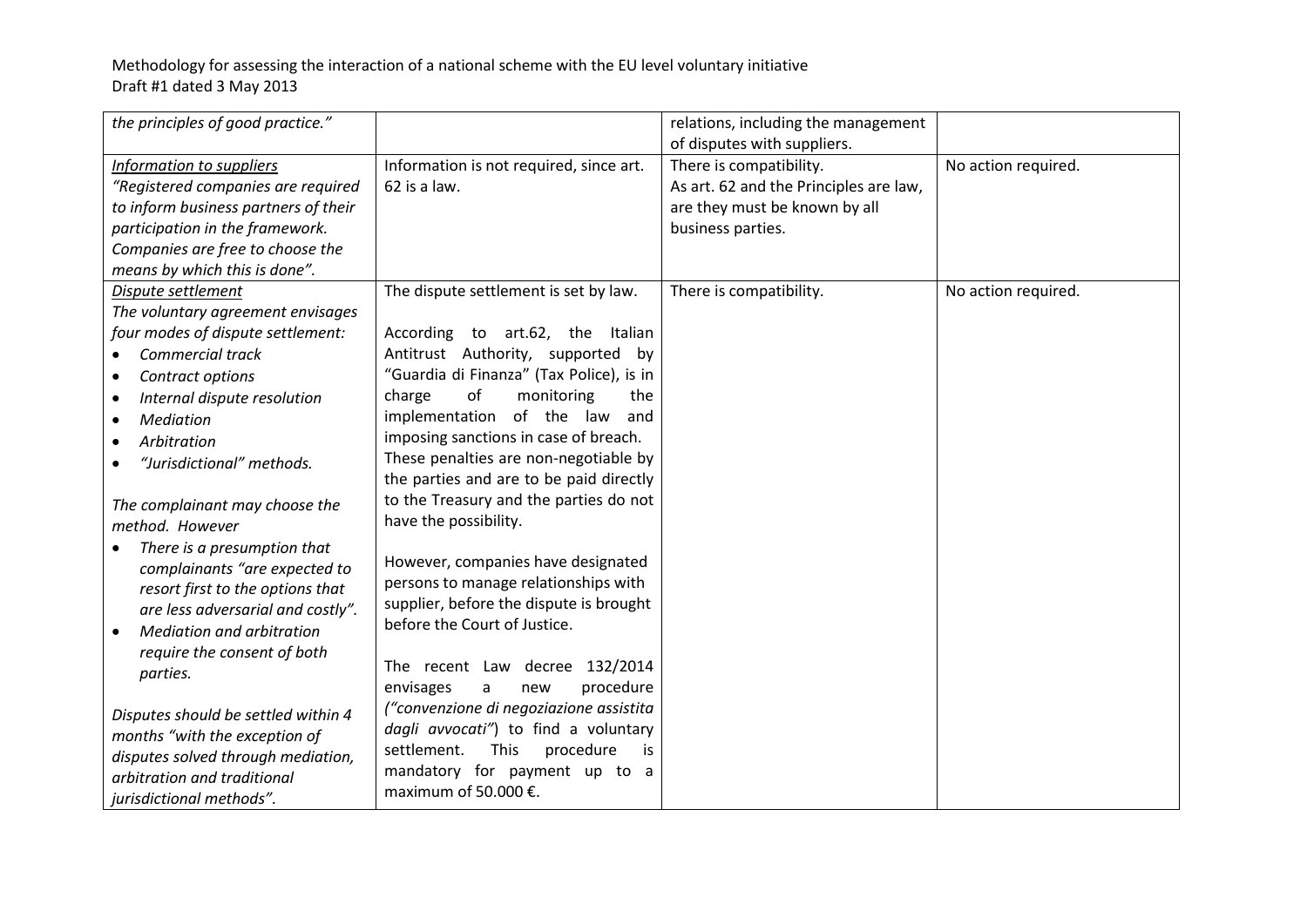| Aggregated disputes (see section#2<br>below)                                                                                                                                                                                                                                                                                                                                 | Art.62 e the Italian law do not provide<br>any aggregated dispute.                                                                                                                                                                                                                         | There is compatibility.                                                                                                                                                                                                                               | No action required.<br>Risk of violation of the Italian<br>antitrust law and rules. |
|------------------------------------------------------------------------------------------------------------------------------------------------------------------------------------------------------------------------------------------------------------------------------------------------------------------------------------------------------------------------------|--------------------------------------------------------------------------------------------------------------------------------------------------------------------------------------------------------------------------------------------------------------------------------------------|-------------------------------------------------------------------------------------------------------------------------------------------------------------------------------------------------------------------------------------------------------|-------------------------------------------------------------------------------------|
| <b>Breaches of process commitments</b><br>"A permanent procedure will enable<br>companies to flag issues with<br>process commitments arising with<br>registered companies. The<br>governance group will deal with<br>these issues".                                                                                                                                          | Companies must comply with all the<br>restrictive rules of art.62.                                                                                                                                                                                                                         | There is compatibility.                                                                                                                                                                                                                               | No action required.                                                                 |
| Reporting requirements<br>"there will be a simple survey () to<br>serve as a basis for evaluation and<br>compliance". It will be based on:<br><b>Training</b><br>Reporting on dispute resolution<br>options (#complaints lodged and<br>received, principles allegedly<br>breached, method for dispute<br>resolution, satisfaction)<br>Communication<br>Reporting is national | Art. 62 is the law, this means that<br>companies must abide by it without<br>the need of final reports.<br>However, companies are used to<br>register any irregularity that may<br>occur in the implementation of the<br>law, to adapt their behavior and<br>update the internal training. | There is compatibility.<br>Even if the reporting activity is not<br>mandatory, companies are used to<br>register any irregularity that may<br>occur in the implementation of the<br>law, to adapt their behavior and<br>update the internal training. | No action required.                                                                 |

The Italian law imposes mandatory rules for the supply chain relations (Article 62 - Decree Law 1/2012 ) both on the management of commercial transactions and the penalties in case of breaches of the law, that could be imposed by Antitrust Authority, non- negotiable by the parties. According to the Italian legislation, resolution of disputes must be resolved through jurisdictional procedures and only in certain cases through mediation or arbitration. A new procedure, avoiding any intervention of a Judge, has been recently introduced ("*convenzione di negoziazione assistita dagli avvocati*") for disputes raised between producers and retailers with a request for payment up to a maximum of 50,000  $\epsilon$  (the procedure is optional if the amount exceed 50.000  $\epsilon$ ).

The Italian legal framework goes much further than the SCI in terms of obligations, commitments and foresees clear and very strict sanctions.

However, regarding internal procedures every company has defined its own rules to deal with disputes, before appealing to the Court.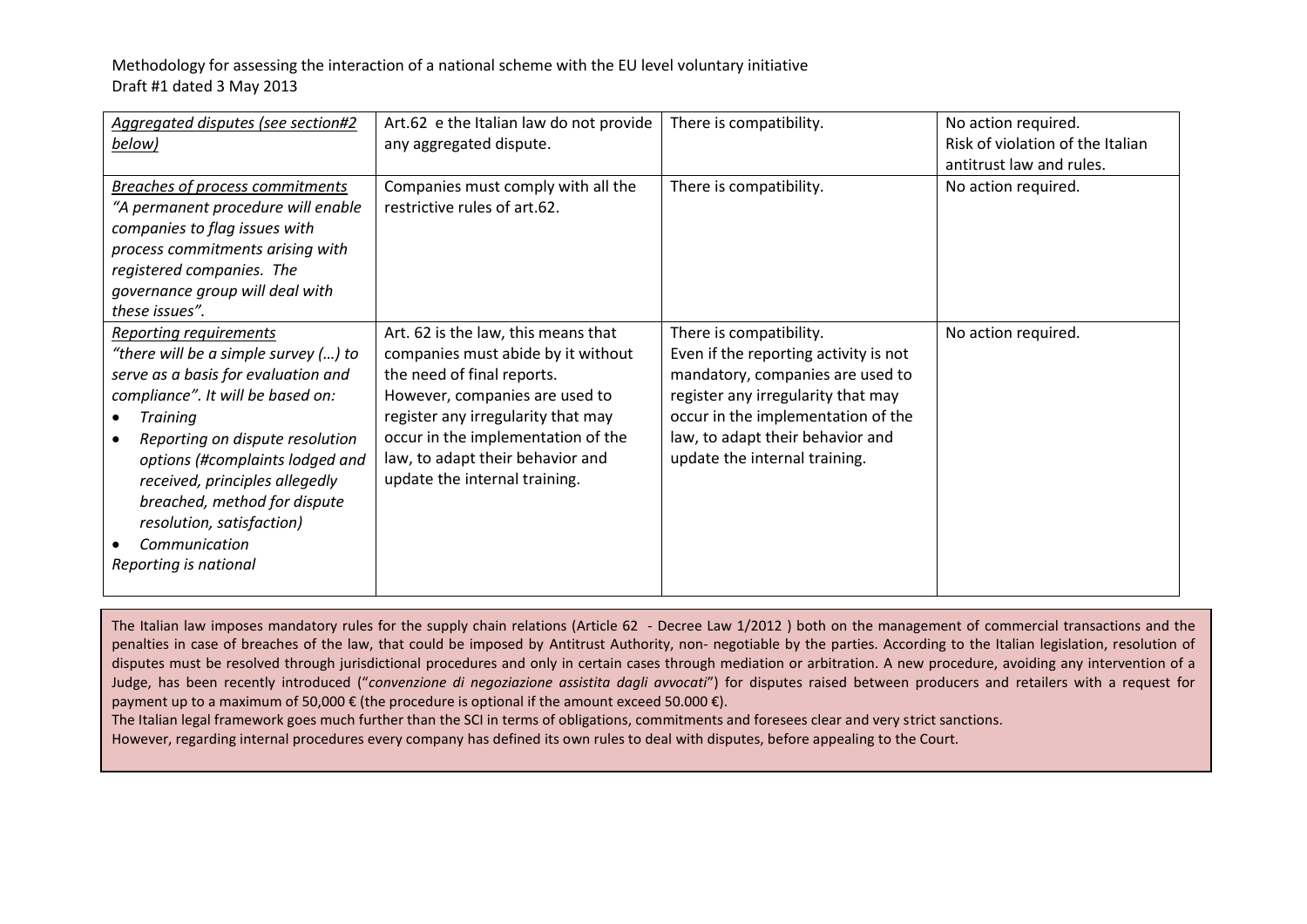## **Section 2: national platforms**

 $\overline{\phantom{a}}$ 

*"Signatories (…) will encourage the establishment of similar procedures involving stakeholder associations at national level"*

*Countries where there is a national platform are asked to fill in this table; where there is no platform, associations may use existing guidelines from the EU level model as they see fit according to their national circumstances and based on the key requirements set out below.* 

| <b>EU level requirements</b>                                                                                                                                                                                                                                        | <b>Obligations under national scheme</b>                                                                                                                                                                                                       | <b>Assessment of compatibility</b> | <b>Suggested resolution</b> |
|---------------------------------------------------------------------------------------------------------------------------------------------------------------------------------------------------------------------------------------------------------------------|------------------------------------------------------------------------------------------------------------------------------------------------------------------------------------------------------------------------------------------------|------------------------------------|-----------------------------|
| <b>Composition of EU Governance</b><br>Group<br>Farmers and agri-cooperatives <sup>2</sup><br><b>Agricultural traders</b><br>Food and drink industry<br><b>Brands</b><br>Retail<br><b>SMEs</b>                                                                      | No provision under the Italian law,<br>however to constantly monitor the<br>enforcement of the legislation there<br>exist control authorities, such as Tax<br>Police, Antitrust etc., and, at political<br>level, the Ministry of Agriculture. | There is compatibility.            | No action required.         |
| <b>National platforms</b><br>Purpose is to analyse disputes<br>regarding a serious breach of the<br>principles that affects several<br>members of an interest group<br>represented in the EU level<br>governance group. (see definition of<br>aggregated disputes). | No provision under the Italian law,<br>however to constantly monitor the<br>enforcement of the legislation there<br>exist control authorities, such as Tax<br>Police, Antitrust etc., and, at political<br>level, the Ministry of Agriculture. | There is compatibility.            | No action required.         |
| <b>Issuing guidance and interpretation</b><br>National platforms must<br>communicate to the EU governance                                                                                                                                                           | Not necessary, due to a legal<br>obligation of Article 62, which<br>provides that the interpretation is                                                                                                                                        | There is compatibility.            | No action required.         |

 $^2$  These seats will be reserved for the associations representing farmers and agri-cooperatives if and when they join the EU level framework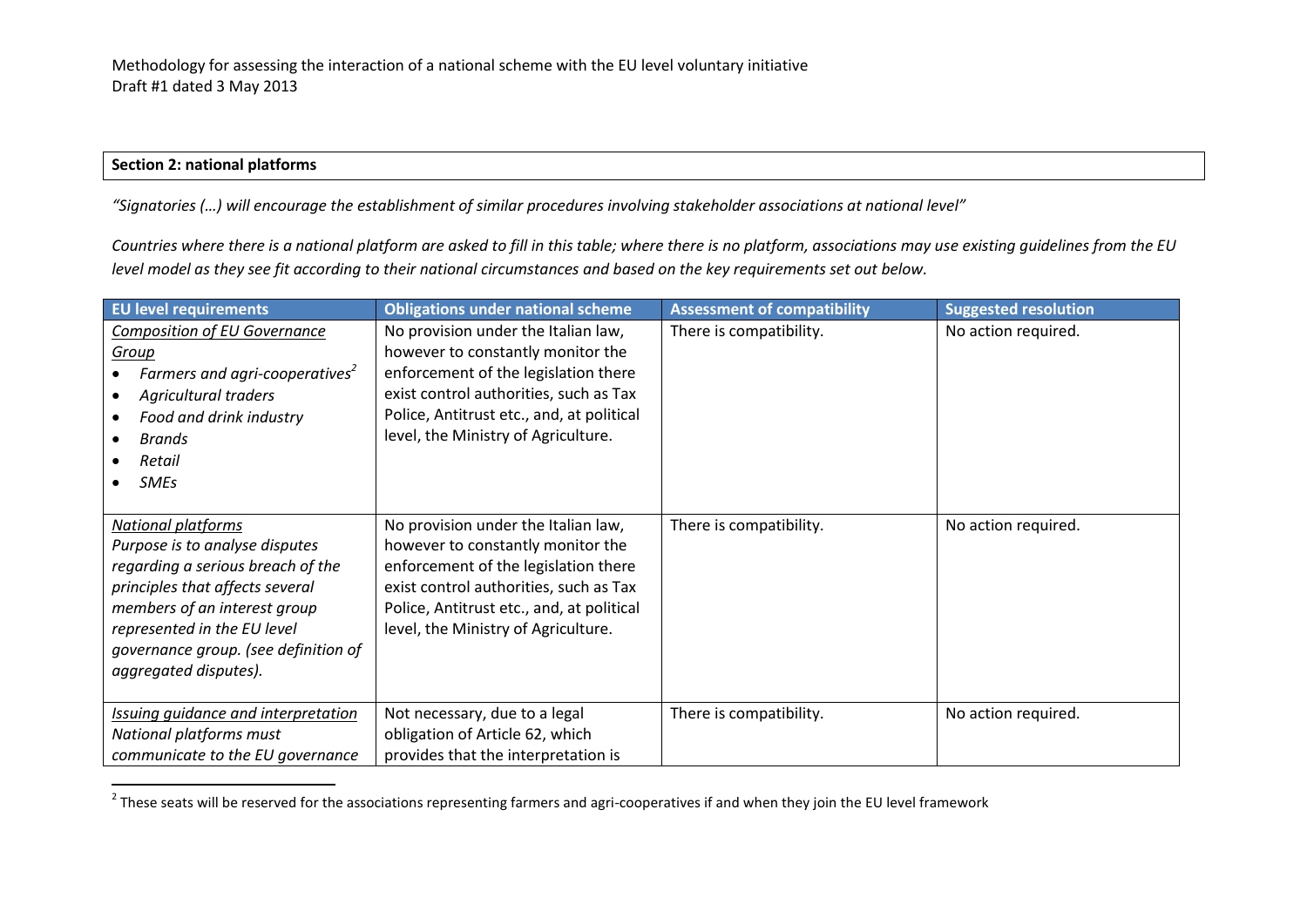| group any guidance and<br>interpretation (on the principles)<br>within 10 working days.                                                                                                                                                                                                                 | reserved to the legislator, to the<br>Courts or the Antitrust Authority. |                         |                     |
|---------------------------------------------------------------------------------------------------------------------------------------------------------------------------------------------------------------------------------------------------------------------------------------------------------|--------------------------------------------------------------------------|-------------------------|---------------------|
| Relations between EU and national<br><u>levels</u><br>"The governance group will only<br>appreciate issues that have an EU<br>cross-border dimension or issues<br>with a national scope as long as<br>there is no national equivalent<br>option to deal with it in an<br>aggregated and anonymous way." | Not necessary due to an obligation of<br>national law.                   | There is compatibility. | No action required. |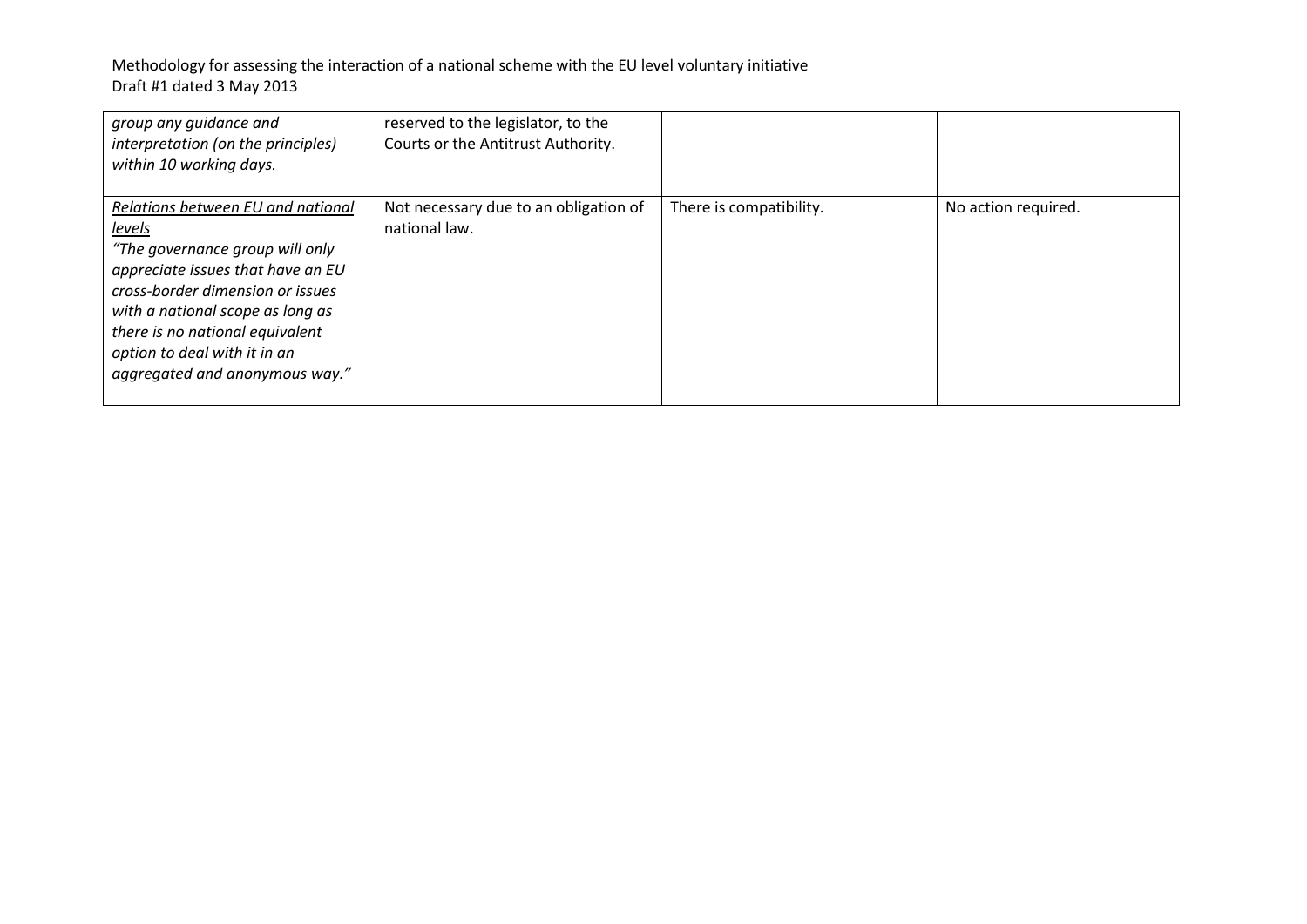#### **Section 3: principles of good practice**

**All the Principles of Good Practice in vertical relationships in the Food Supply Chain are mandatory for the Italian law, as they are attached to the Ministerial Decree of the 19th October 2012 of art.62 = FULL COMPATIBILITY**

#### **Moreover art. 62 explicitly refers to some of them:**

1. Contracts having as their object the sale of farming and food products, except for those executed with end consumers, shall mandatorily be stipulated in writing and shall indicate the duration, the quantities and characteristics of the products sold, the price as well as the payment and delivery modalities. The contracts shall conform with the principles of transparency, fairness, proportionality and mutual reciprocity of the obligations with respect to the products supplied.

2. The following shall be forbidden in the commercial relationships between economic operators, including the sale contracts mentioned under paragraph 1 above:

a) to directly or indirectly impose unjustifiably burdensome purchase, sale or other contractual conditions, as well as out of contract and retrospective conditions;

b) to apply objectively different conditions for equivalent performances;

c) to make the conclusion and the performance of contracts, as well as the continuation and regularity of the same commercial relationship subject to the execution by the parties to the contract of performances which, by their nature and according to commercial practices, do not bear any relation with one another's subject matter;

d) to obtain abusive unilateral performances which are not justified by the nature or contents of the commercial relationship;

e) to adopt any other unfair commercial practice, which proves so also having regard to the whole commercial relationships characterizing supply conditions.

2. The following shall be forbidden in the commercial relationships between economic operators, including the sale contracts mentioned under paragraph 1 above:

a) to directly or indirectly impose unjustifiably burdensome purchase, sale or other contractual conditions, as well as out of contract and retrospective conditions;

b) to apply objectively different conditions for equivalent performances;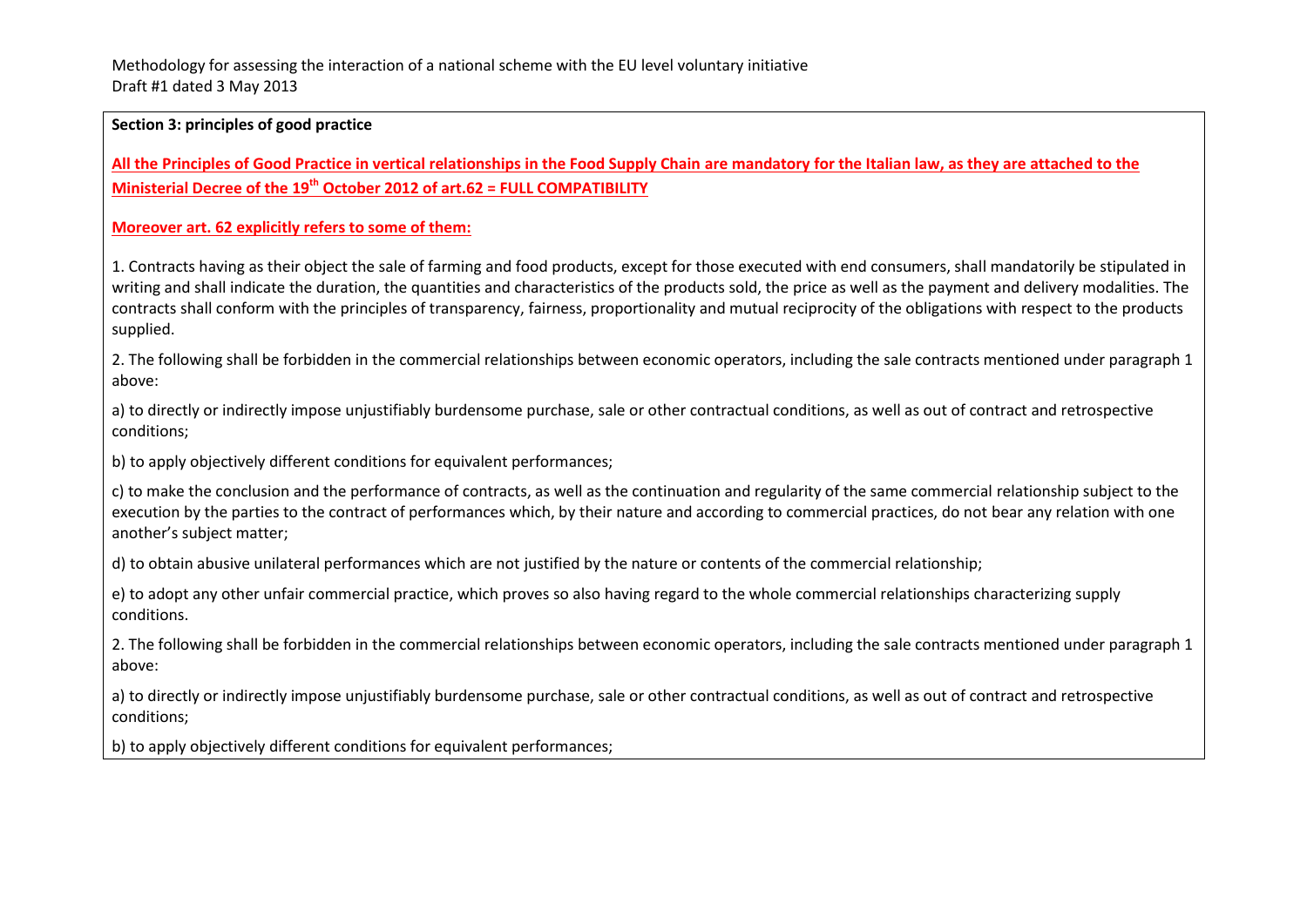c) to make the conclusion and the performance of contracts, as well as the continuation and regularity of the same commercial relationship subject to the execution by the parties to the contract of performances which, by their nature and according to commercial practices, do not bear any relation with one another's subject matter;

d) to obtain abusive unilateral performances which are not justified by the nature or contents of the commercial relationship;

e) to adopt any other unfair commercial practice, which proves so also having regard to the whole commercial relationships characterizing supply conditions.

| <b>EU level Principles of good practice</b> | <b>Substantive obligations under</b><br>national scheme | <b>Assessment of compatibility</b> | <b>Substantive requirements of</b><br>the EU level principles not<br>covered by national scheme |
|---------------------------------------------|---------------------------------------------------------|------------------------------------|-------------------------------------------------------------------------------------------------|
| Consumer interest                           |                                                         |                                    |                                                                                                 |
| Freedom of contract                         |                                                         |                                    |                                                                                                 |
| <b>Fair dealing</b>                         |                                                         |                                    |                                                                                                 |
|                                             |                                                         |                                    |                                                                                                 |
| Written agreements                          |                                                         |                                    |                                                                                                 |
| "Agreements should be in writing,           |                                                         |                                    |                                                                                                 |
| unless impracticable, or where oral         |                                                         |                                    |                                                                                                 |
| agreements are mutually acceptable          |                                                         |                                    |                                                                                                 |
| and convenient. They should be              |                                                         |                                    |                                                                                                 |
| clear and transparent, and cover as         |                                                         |                                    |                                                                                                 |
| many relevant and foreseeable               |                                                         |                                    |                                                                                                 |
| elements as possible, including             |                                                         |                                    |                                                                                                 |
| rights and procedures for                   |                                                         |                                    |                                                                                                 |
| termination."                               |                                                         |                                    |                                                                                                 |
| Predictability                              |                                                         |                                    |                                                                                                 |
| "Unilateral change to contract terms        |                                                         |                                    |                                                                                                 |
| shall not take place unless this            |                                                         |                                    |                                                                                                 |
| possibility and its circumstances and       |                                                         |                                    |                                                                                                 |
| conditions have been agreed in              |                                                         |                                    |                                                                                                 |
| advance. The agreements should              |                                                         |                                    |                                                                                                 |
| outline the process for each party to       |                                                         |                                    |                                                                                                 |
| discuss with the other any changes          |                                                         |                                    |                                                                                                 |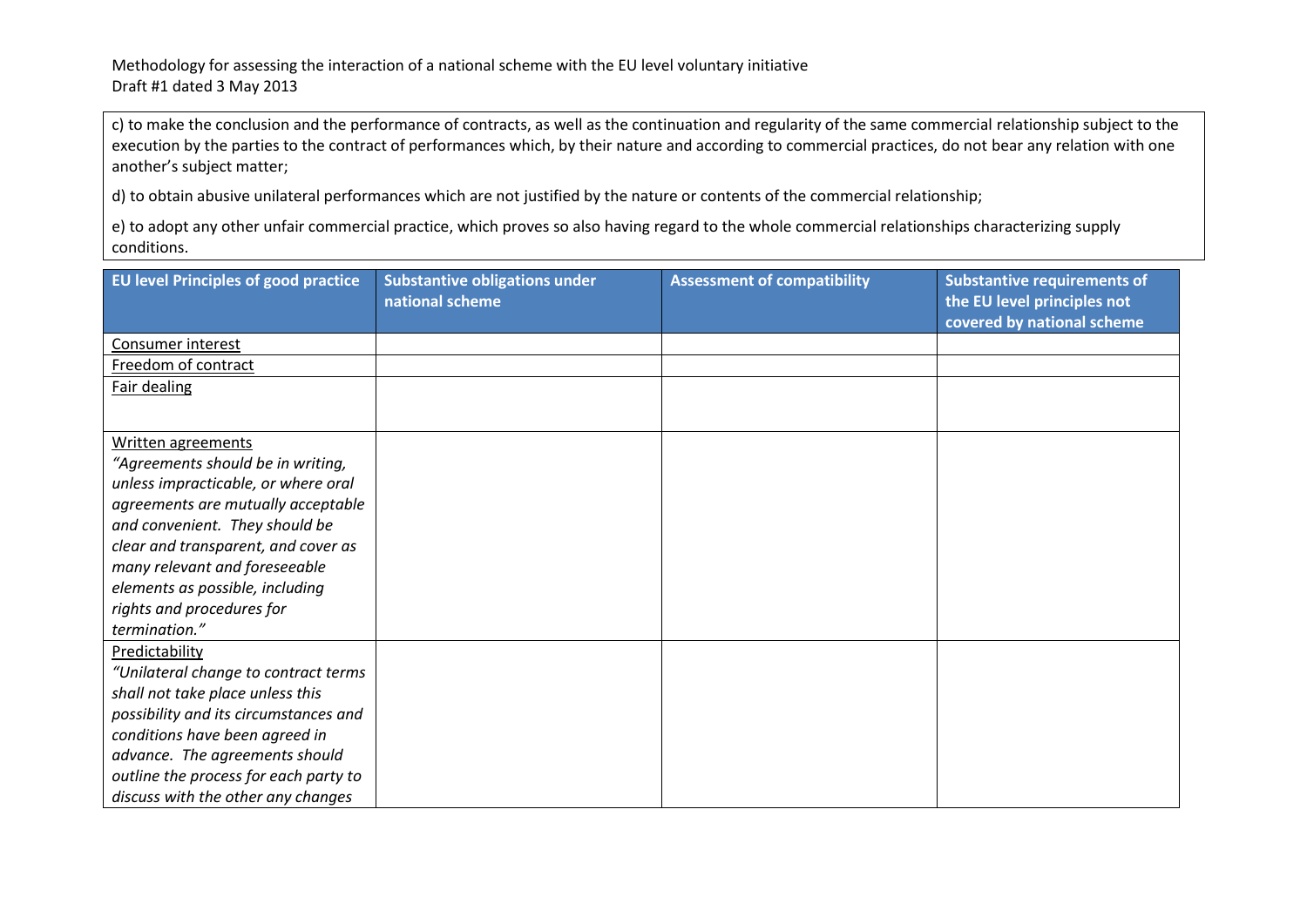| necessary for the implementation of   |  |  |
|---------------------------------------|--|--|
| the agreement or due to               |  |  |
| unforeseeable circumstances, as       |  |  |
| provided in the agreement.            |  |  |
| Compliance                            |  |  |
| "Agreements must be complied          |  |  |
| with."                                |  |  |
| Information                           |  |  |
| "Where information is exchanged,      |  |  |
| this shall be done in strict          |  |  |
| compliance with competition and       |  |  |
| other applicable laws, and the        |  |  |
| parties should take reasonable care   |  |  |
| to ensure that the information        |  |  |
| supplied is correct and not           |  |  |
| misleading.                           |  |  |
| Confidentiality                       |  |  |
| Confidentiality of information must   |  |  |
| be respected unless the information   |  |  |
| is already in the public or has been  |  |  |
| independently obtained by the         |  |  |
| receiving party lawfully and in good  |  |  |
| faith. Confidential information shall |  |  |
| be used by the recipient party only   |  |  |
| for the purpose for which it was      |  |  |
| communicated.                         |  |  |
| Responsibility for risk               |  |  |
| All contracting parties in the supply |  |  |
| chain should bear their own           |  |  |
| appropriate entrepreneurial risk".    |  |  |
| Justifiable request                   |  |  |
| "A contracting party shall not apply  |  |  |
| threats in order to obtain an         |  |  |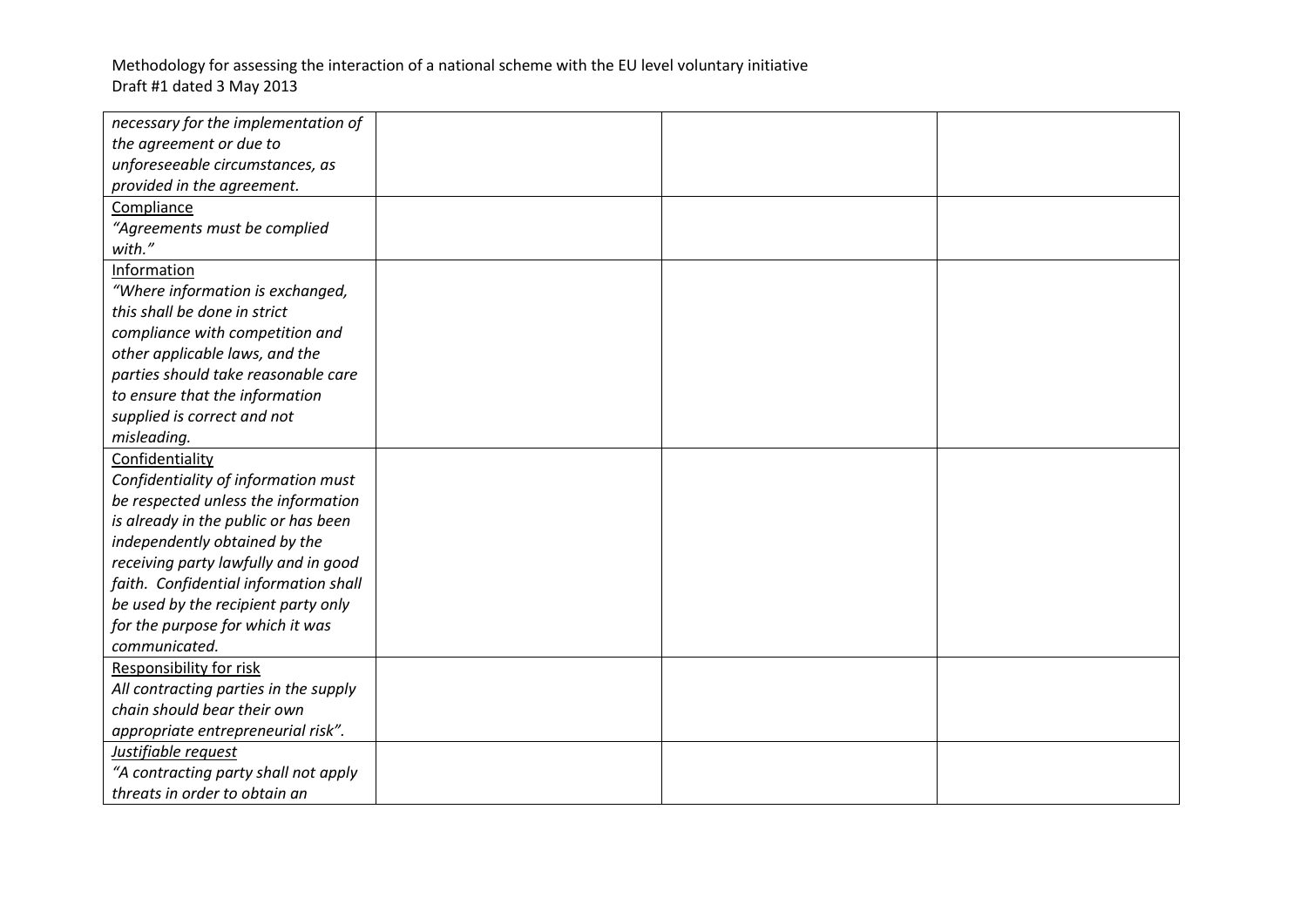| unjustified advantage or transfer an |  |  |
|--------------------------------------|--|--|
| unjustified cost."                   |  |  |